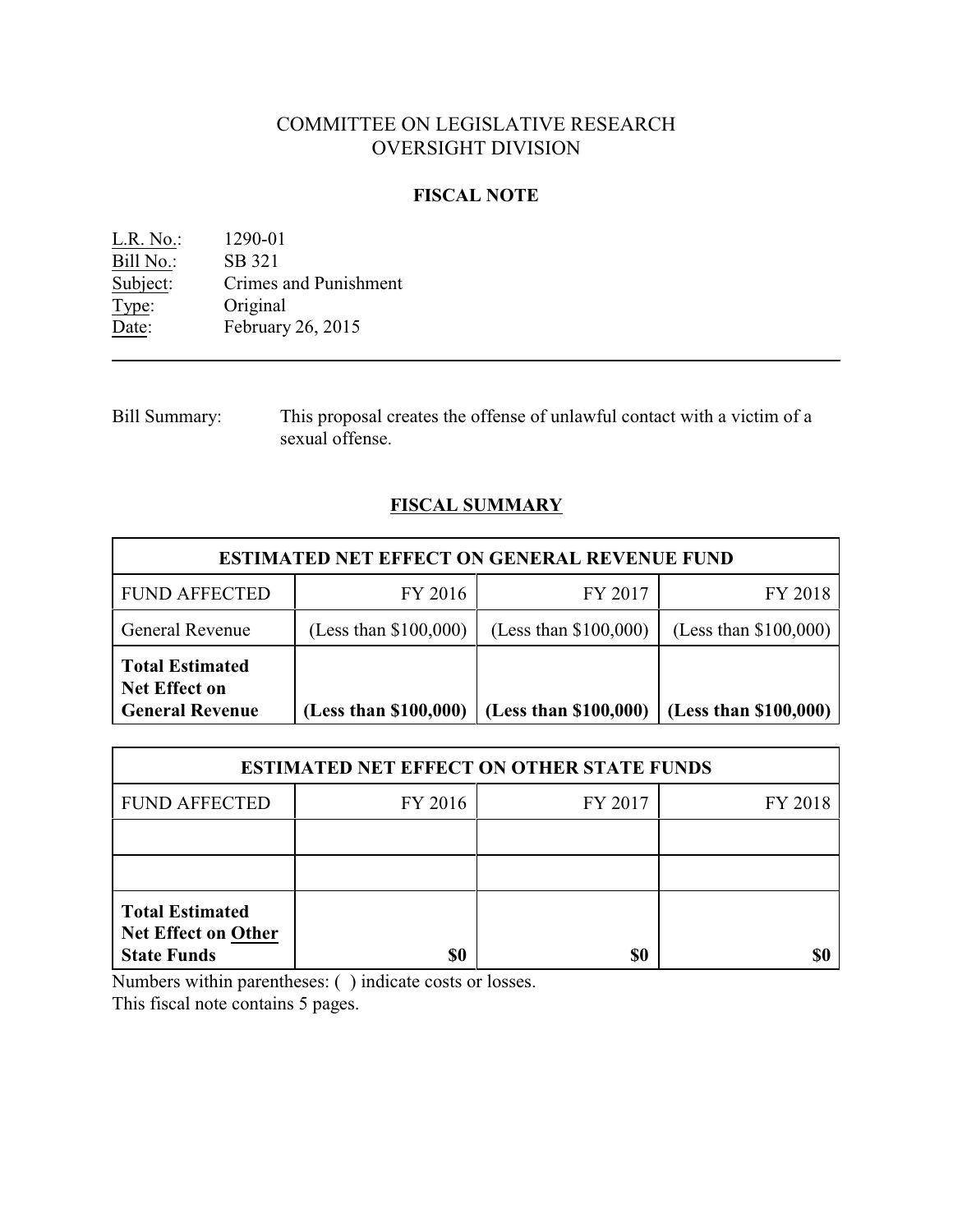L.R. No. 1290-01 Bill No. SB 321 Page 2 of 5 February 26, 2015

| <b>ESTIMATED NET EFFECT ON FEDERAL FUNDS</b>                        |         |         |         |  |
|---------------------------------------------------------------------|---------|---------|---------|--|
| <b>FUND AFFECTED</b>                                                | FY 2016 | FY 2017 | FY 2018 |  |
|                                                                     |         |         |         |  |
|                                                                     |         |         |         |  |
| <b>Total Estimated</b><br>Net Effect on All<br><b>Federal Funds</b> | \$0     | \$0     |         |  |

| <b>ESTIMATED NET EFFECT ON FULL TIME EQUIVALENT (FTE)</b>    |         |         |         |  |
|--------------------------------------------------------------|---------|---------|---------|--|
| <b>FUND AFFECTED</b>                                         | FY 2016 | FY 2017 | FY 2018 |  |
|                                                              |         |         |         |  |
|                                                              |         |         |         |  |
| <b>Total Estimated</b><br><b>Net Effect on</b><br><b>FTE</b> |         |         |         |  |

 $\Box$  Estimated Net Effect (expenditures or reduced revenues) expected to exceed \$100,000 in any of the three fiscal years after implementation of the act.

| <b>ESTIMATED NET EFFECT ON LOCAL FUNDS</b> |         |         |         |
|--------------------------------------------|---------|---------|---------|
| <b>FUND AFFECTED</b>                       | FY 2016 | FY 2017 | FY 2018 |
| Local Government                           | \$0     | \$0     | \$0     |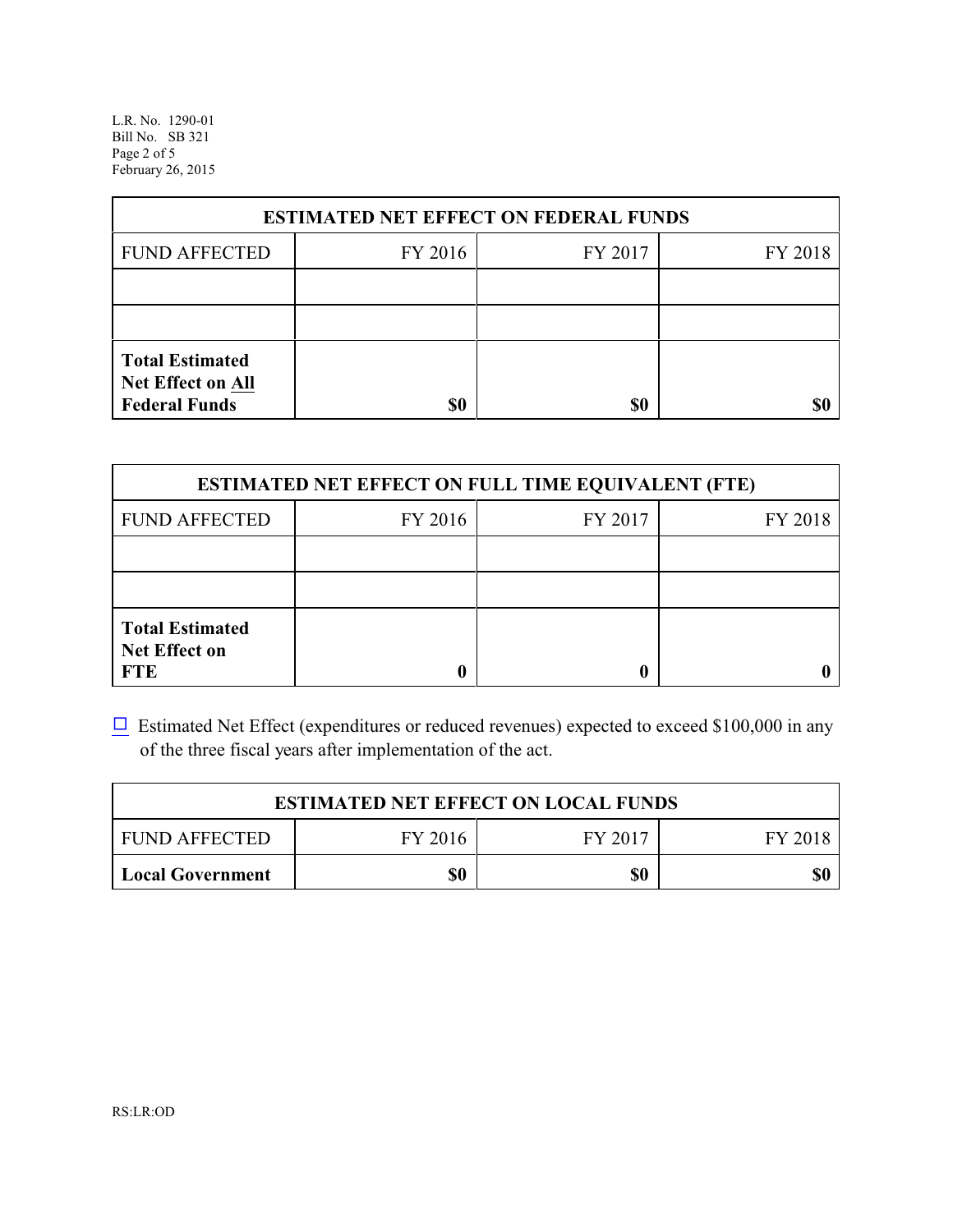L.R. No. 1290-01 Bill No. SB 321 Page 3 of 5 February 26, 2015

## **FISCAL ANALYSIS**

## ASSUMPTION

Officials from the **Department of Corrections (DOC)** state this bill proposes a new offense for unlawful contact with a victim of a sexual offense within the context of sections 589.400 to 589.425. An offender who knowingly has contact with a victim of the offense in which they are required to register as a sex offender can be charged with a new class C felony.

For a new class C felony it is assumed that 8 offenders would be sentenced for the offense: four to prison and four to probation. Probationers would serve an average of 3 years and a prisoner would serve an average of 14 months in prison and three years on parole. The impact for the class C felony is five offenders in prison and 24 offenders on supervision.

The FY14 average cost of supervision is \$6.72 per offender per day or an annual cost of \$2,453 per offender. The DOC cost of incarceration is \$16.725 per day or an annual cost of \$6,105 per offender.

In summary, DOC assumes an additional cost of \$28,527 in FY 2016, \$58,658 in FY 2017, and \$80,248 in FY 2018. DOC assumes that eventually an additional 5 persons would be incarcerated and an additional 24 persons would under supervision as a result of this proposal. The anticipated cost would be approximately \$100,000 per year.

Officials from the **Office of Prosecution Services (OPS)** assume the proposal would not have a measurable fiscal impact on their agency. The creation of a new crime creates additional responsibilities for county prosecutors which may, in turn, result in additional costs which are difficult to determine.

For the purpose of this proposed legislation, officials at the **Office of State Public Defender (SPD)** cannot assume that existing staff will provide effective representation for any new cases arising where indigent persons are charged with the proposed new crime unlawful contact with a victim of a sexual offense - a new class C felony.

While the number of new cases (or cases with increased penalties) may be too few or uncertain to request additional funding for this specific bill, the SPD will continue to request sufficient appropriations to provide effective representation in all cases where the right to counsel attaches.

**Oversight** assumes the SPD can absorb the additional caseload that may result from this proposal.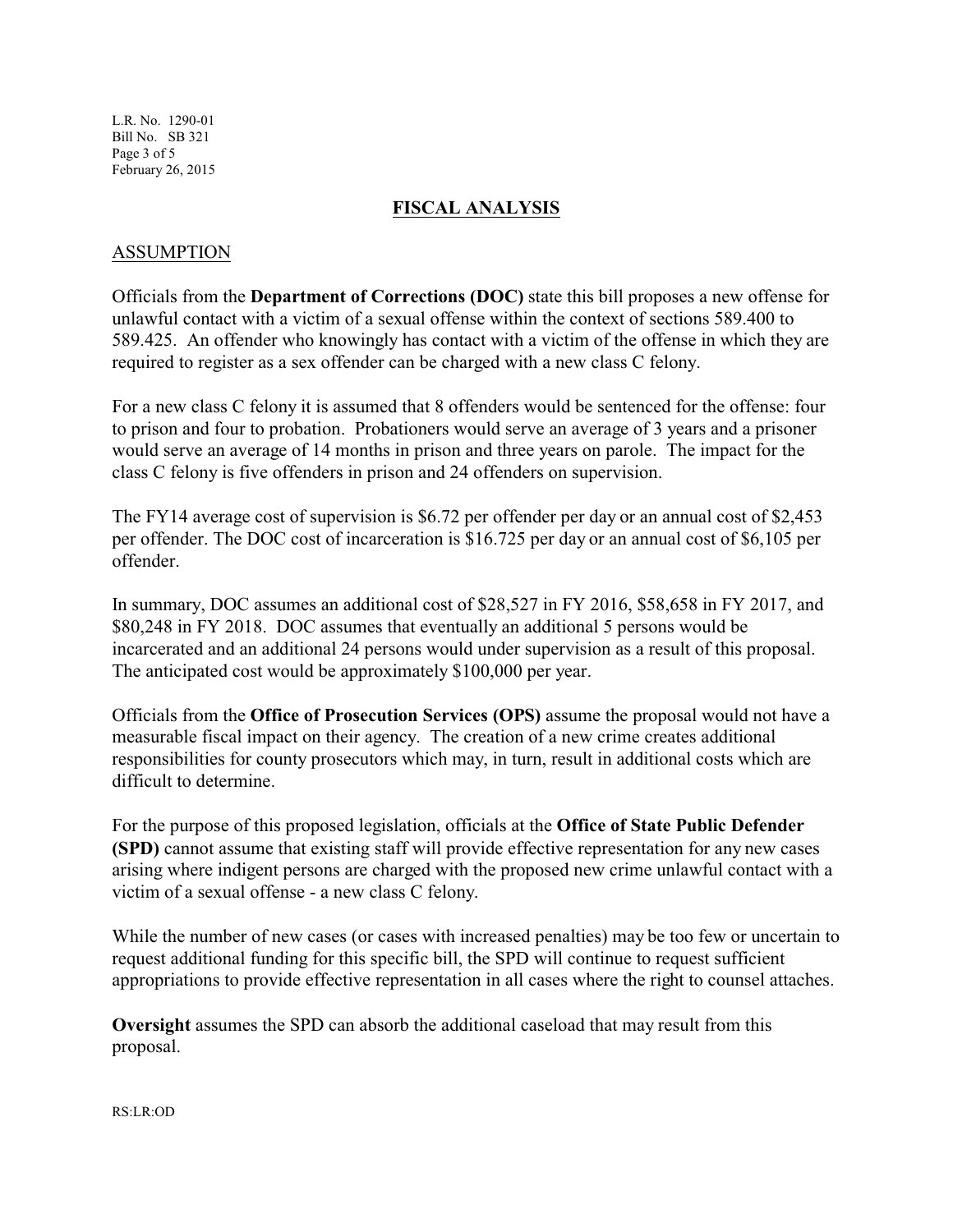L.R. No. 1290-01 Bill No. SB 321 Page 4 of 5 February 26, 2015

#### ASSUMPTION (continued)

Officials from the **Office of the State Courts Administrator** and the **Department of Public Safety - Missouri Highway Patrol** each assume the proposal would not fiscally impact their respective agencies.

| FISCAL IMPACT - State Government                                                                        | FY 2016<br>$(10 \text{ Mo.})$ | FY 2017                  | FY 2018                  |
|---------------------------------------------------------------------------------------------------------|-------------------------------|--------------------------|--------------------------|
| <b>GENERAL REVENUE</b>                                                                                  |                               |                          |                          |
| Costs - Department of Corrections - for<br>additional incarcerations and/or<br>supervision of offenders | (Less than<br>\$100,000       | (Less than<br>\$100,000  | (Less than<br>\$100,000  |
| <b>ESTIMATED NET EFFECT TO THE</b><br><b>GENERAL REVENUE FUND</b>                                       | (Less than<br>\$100,000)      | (Less than<br>\$100,000) | (Less than<br>\$100,000) |
| FISCAL IMPACT - Local Government                                                                        | FY 2016<br>$(10 \text{ Mo.})$ | FY 2017                  | FY 2018                  |
|                                                                                                         | <u>\$0</u>                    | <u>\$0</u>               | <u>so</u>                |

#### FISCAL IMPACT - Small Business

No direct fiscal impact to small businesses would be expected as a result of this proposal.

#### FISCAL DESCRIPTION

This proposal creates the offense of unlawful contact with a victim of a sexual offense.

A registered sex offender commits the offense by knowingly having direct or indirect contact with a victim of the offense for which he or she is required to register for the purpose of harassing or disturbing the victim.

Harassing or disturbing is defined under current law in another statute as engaging in a course of conduct directed at a specific person that serves no legitimate purpose, that would cause a reasonable person under the circumstances to be frightened, intimidated, or emotionally

RS:LR:OD